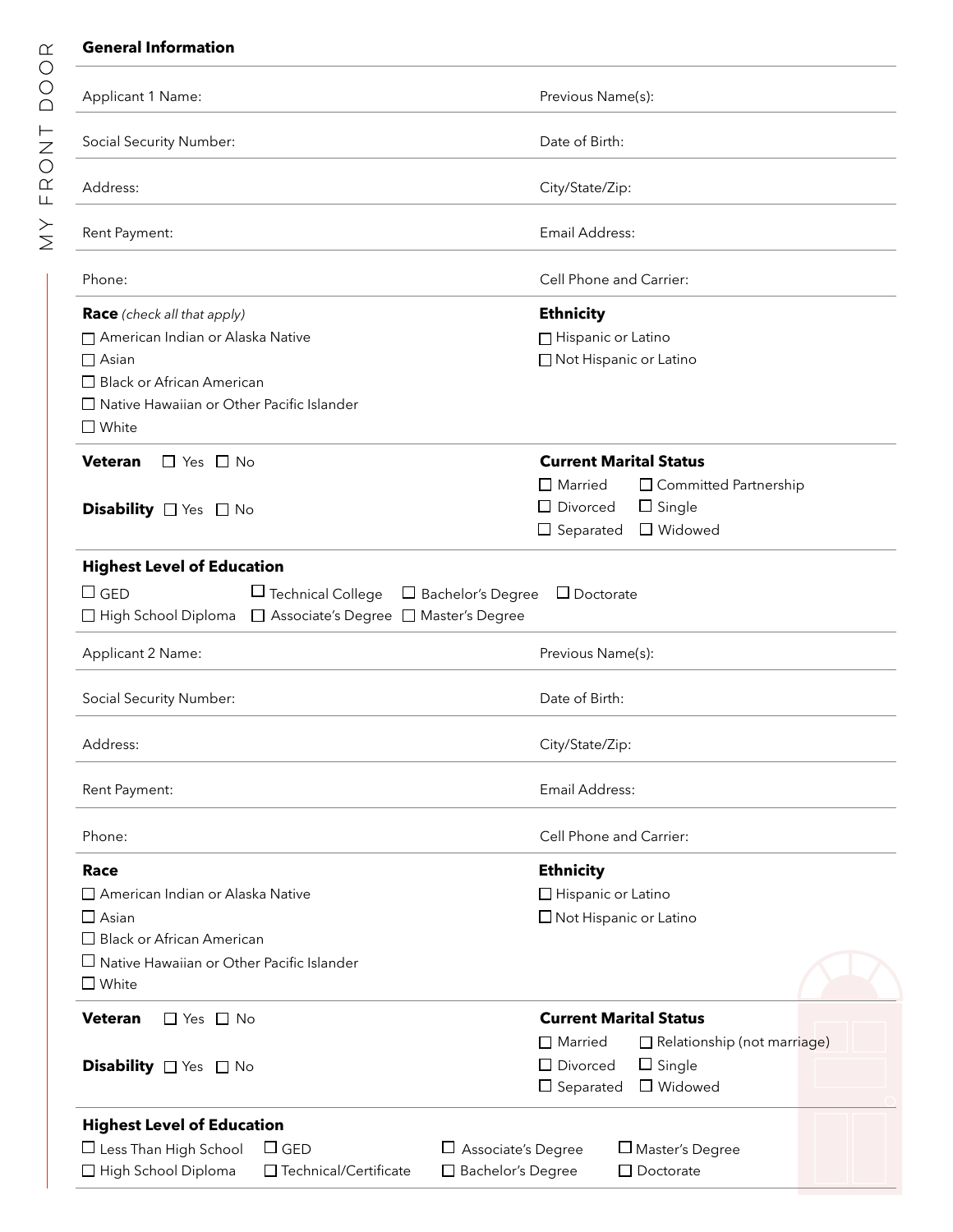### **Family Information**

| <b>Applicant 1 (Parenting Adult)</b>                                                                                                                | <b>Custodial Parent</b><br>ப<br>(one or more children live with you)                                                                              | □ Non-Custodial<br>(no children live with you)                                                                            | $\Box$ Guardian/Relative<br>(legal guardian, other) |
|-----------------------------------------------------------------------------------------------------------------------------------------------------|---------------------------------------------------------------------------------------------------------------------------------------------------|---------------------------------------------------------------------------------------------------------------------------|-----------------------------------------------------|
| <b>Applicant 2 (Parenting Adult)</b>                                                                                                                | □ Custodial Parent<br>(one or more children live with you)                                                                                        | □ Non-Custodial<br>(no children live with you)                                                                            | □ Guardian/Relative<br>(legal guardian, other)      |
| Total number of children, whether living with you or not:                                                                                           |                                                                                                                                                   | Do they live with you                                                                                                     | $\Box$ Full-time<br>$\Box$ Part-time                |
| <b>Child's First/Last Name</b>                                                                                                                      | <b>Relationship to Applicant 1</b><br>(son, daughter, stepchild, grandchild,<br>significant other's child)                                        | <b>Relationship to Applicant 2</b><br>(son, daughter, stepchild, grandchild,<br>significant other's child)                | <b>Date of Birth</b>                                |
|                                                                                                                                                     |                                                                                                                                                   |                                                                                                                           |                                                     |
|                                                                                                                                                     |                                                                                                                                                   |                                                                                                                           |                                                     |
|                                                                                                                                                     |                                                                                                                                                   |                                                                                                                           |                                                     |
|                                                                                                                                                     | Which of the following services do you or ANY FAMILY MEMBER LIVING WITH YOU receive?                                                              |                                                                                                                           |                                                     |
| $\Box$ SNAP<br>□ Child Care Voucher<br>$\Box$ WIC<br>$\Box$ Medicaid<br>□ KidCare<br>$\Box$ LIEAP (electric)                                        | □ Cheyenne Housing Authority Voucher<br>$\Box$ HeadStart<br>$\Box$ STRIDE<br>$\Box$ UPLIFT<br>$\Box$ TAP (phone)<br>□ ASK (After School for Kids) | □ Boys and Girls Club<br>□ Youth Alternatives<br>□ Friday Food Bags<br>□ 504 Education Plan<br>Free & Reduced Price Meals | $\Box$ IEP (Individualized Education Program)       |
|                                                                                                                                                     | Is the Department of Family Services working an open case with your family or a child?                                                            |                                                                                                                           |                                                     |
| This doesn't affect eligibility, but helps us provide adequate support in coordinating services.<br>$\Box$ Yes<br>$\Box$ No If yes, provide reason: |                                                                                                                                                   |                                                                                                                           |                                                     |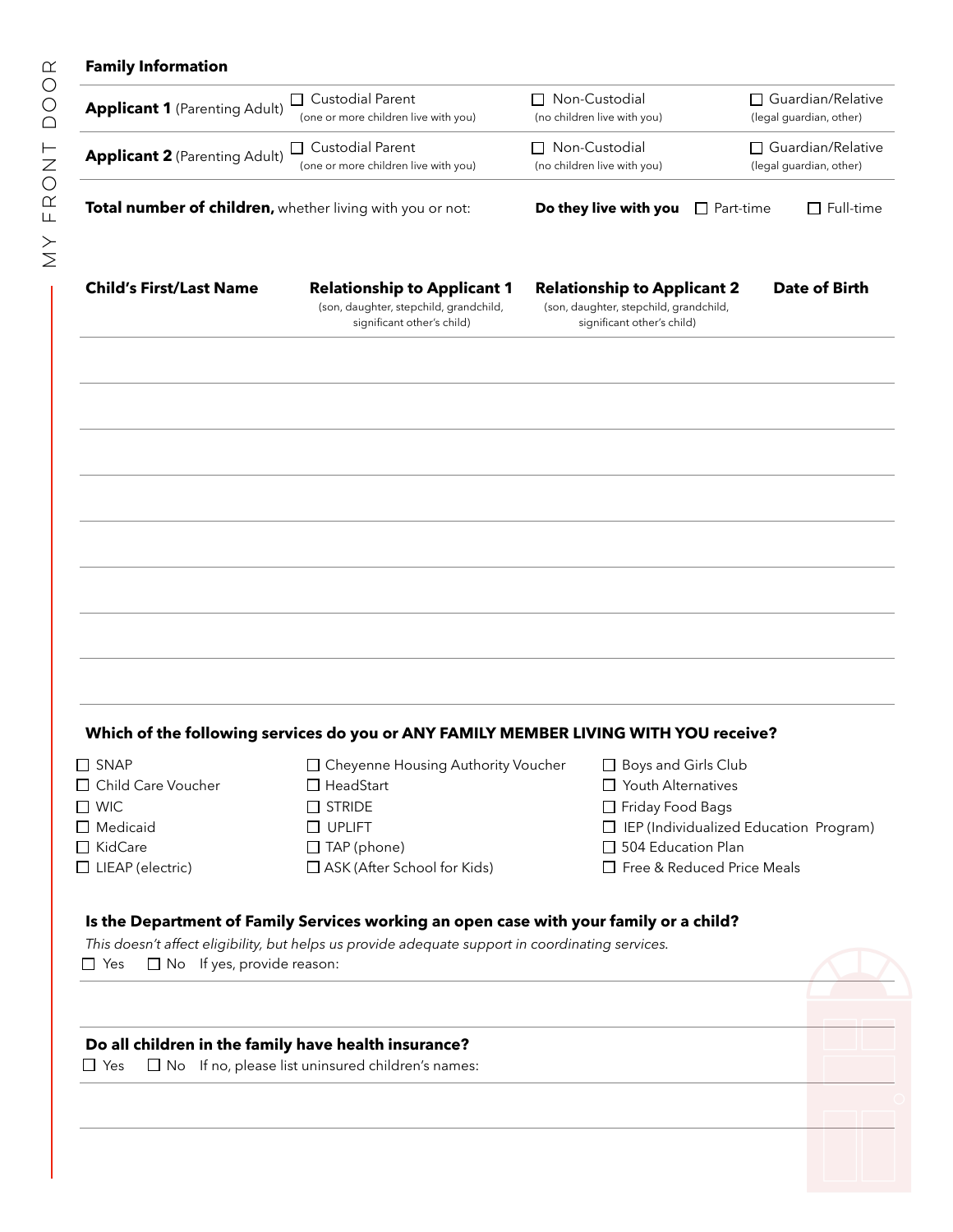#### **Applicant 1 Information**

# **Employer, Address, Phone**  (start with most recent job then work backward) Start Date Start Wage End Date Ending/ Current Wage Full Time/ Part Time

## **Court-Ordered Child Support**

| $\Box$ Pay $\Box$ Receive<br>If yes, amount/month:                                         |                      | If yes, case worker name:                                                                              |
|--------------------------------------------------------------------------------------------|----------------------|--------------------------------------------------------------------------------------------------------|
| If yes, do you have back child support?                                                    | $\Box$ Yes $\Box$ No | If yes, approximately how much?                                                                        |
| Do YOU have health insurance?                                                              | $\Box$ Yes $\Box$ No | If yes, what type?                                                                                     |
| Are you currently in school?                                                               | $\Box$ Yes $\Box$ No |                                                                                                        |
| Do you have a valid driver's license? $\square$ Yes $\square$ No                           |                      | <b>Reliable transportation?</b> $\Box$ Yes $\Box$ No                                                   |
| The following four questions will not affect eligibility, but rather allow us to help you. |                      |                                                                                                        |
| Are you or a family member dealing with immigration issues?                                |                      | $\Box$ Yes $\Box$ No                                                                                   |
| Have you ever filed for bankruptcy? $\Box$ Yes $\Box$ No If yes, when?                     |                      |                                                                                                        |
| involved in any legal action?                                                              |                      | Have you EVER been convicted of a crime (misdemeanor, felony, DUI, or ANY other?) Or are you currently |
| If on probation/parole, please list name and phone number of probation/parole officer:     |                      |                                                                                                        |
|                                                                                            |                      |                                                                                                        |
|                                                                                            |                      |                                                                                                        |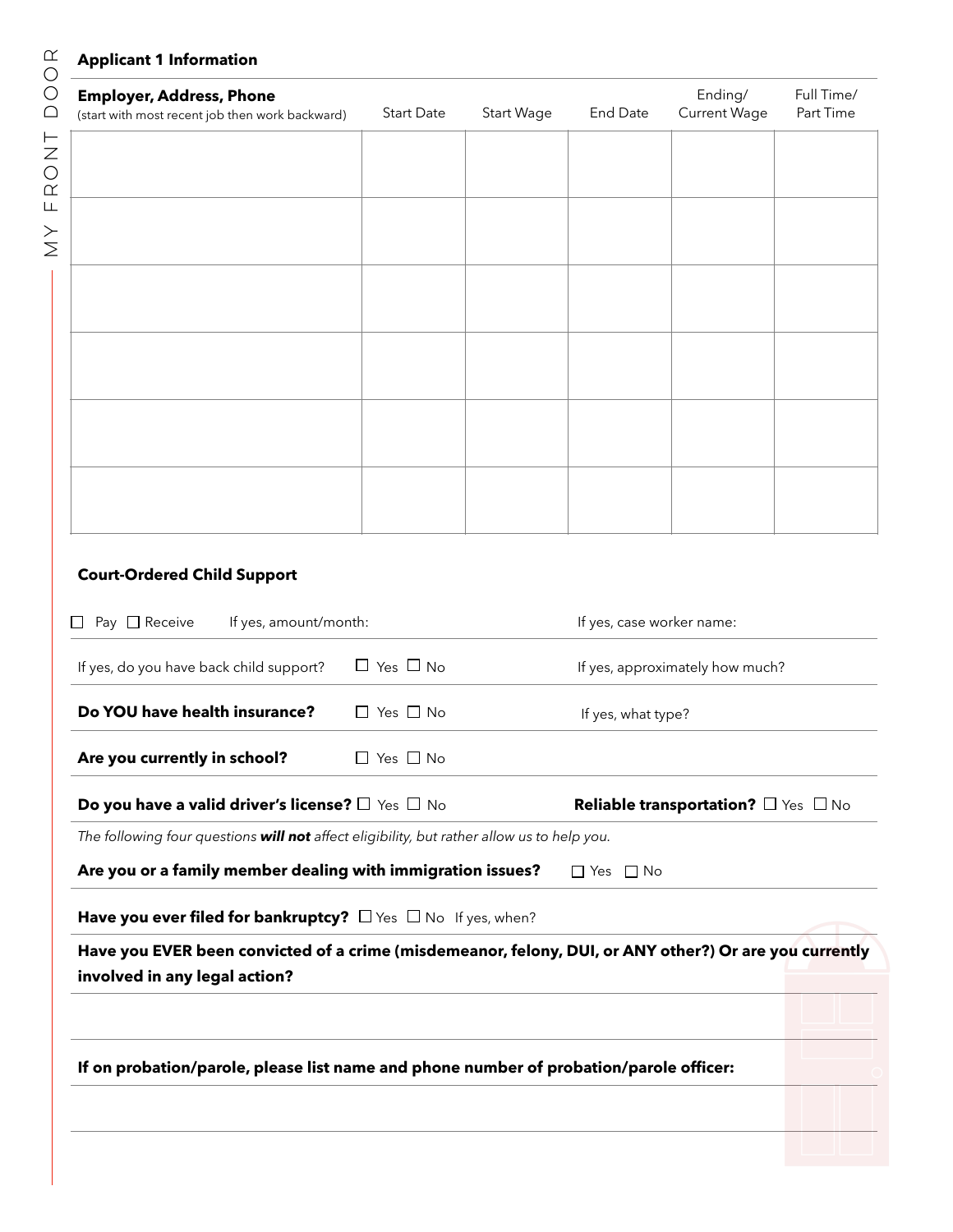### **Applicant 2 Information**

| <b>Employer, Address, Phone</b><br>(start with most recent job then work backward) | Start Date | Start Wage | End Date | Ending/<br><b>Current Wage</b> | Full Time/<br>Part Time |
|------------------------------------------------------------------------------------|------------|------------|----------|--------------------------------|-------------------------|
|                                                                                    |            |            |          |                                |                         |
|                                                                                    |            |            |          |                                |                         |
|                                                                                    |            |            |          |                                |                         |
|                                                                                    |            |            |          |                                |                         |
|                                                                                    |            |            |          |                                |                         |
|                                                                                    |            |            |          |                                |                         |
|                                                                                    |            |            |          |                                |                         |

# **Court-ordered child support**

| If on probation/parole, please list name and phone number of probation/parole officer:     |                      |                                                                                                        |
|--------------------------------------------------------------------------------------------|----------------------|--------------------------------------------------------------------------------------------------------|
| involved in any legal action?                                                              |                      | Have you EVER been convicted of a crime (misdemeanor, felony, DUI, or ANY other?) Or are you currently |
| Have you ever filed for bankruptcy? $\Box$ Yes $\Box$ No                                   |                      |                                                                                                        |
| Are you or a family member dealing with immigration issues?                                |                      | $\Box$ Yes $\Box$ No                                                                                   |
| The following four questions will not affect eligibility, but rather allow us to help you. |                      |                                                                                                        |
| Do you have a valid driver's license? $\square$ Yes $\square$ No                           |                      | <b>Reliable transportation?</b> $\Box$ Yes $\Box$ No                                                   |
| Are you currently in school?                                                               | $\Box$ Yes $\Box$ No |                                                                                                        |
| Do YOU have health insurance?                                                              | $\Box$ Yes $\Box$ No | If yes, what type?                                                                                     |
| If yes, do you have back child support?                                                    | $\Box$ Yes $\Box$ No | If yes, approximately how much?                                                                        |
| $\Box$ Pay $\Box$ Receive<br>If yes, amount/month:                                         |                      | If yes, case worker name:                                                                              |